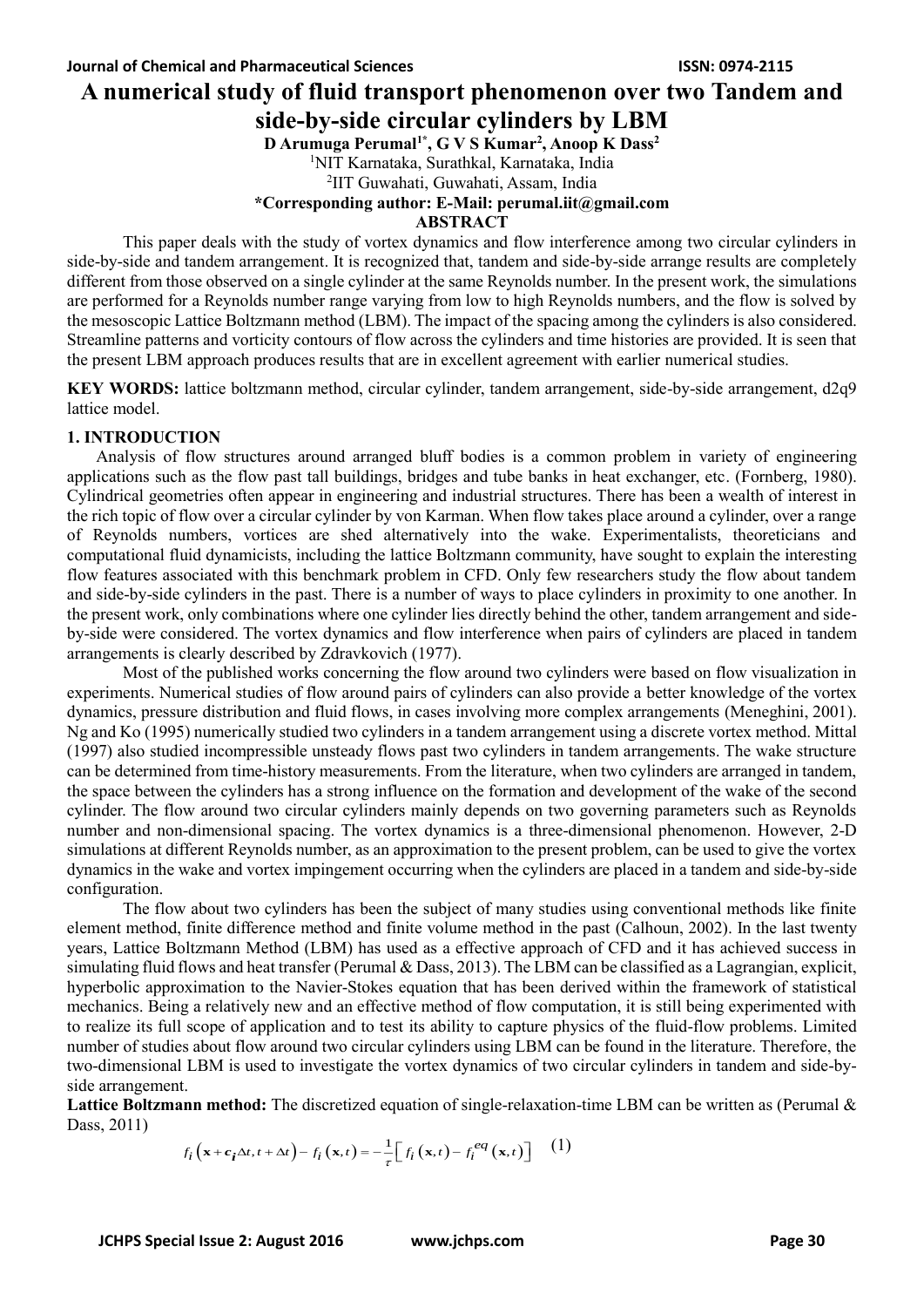### **Journal of Chemical and Pharmaceutical Sciences ISSN: 0974-2115**

Where  $f_i(\mathbf{x},t)$  and  $f_i^{eq}(\mathbf{x},t)$  are the particle and equilibrium distribution functions associated with discrete velocity  $c_i$  at  $(x,t)$ . The *D2Q9* square lattice shown in Figure 1 used here has nine discrete velocities. For the *D2Q9* model the discrete velocity set  $\{c_i\}$  is written as (Perumal & Dass, 2013)

$$
c_{i} = \begin{cases} (0,0), & i = 0; \\ c(\pm 1, 0), c(0, \pm 1), & i = 1, 2, 3, 4; \\ c(\pm 1, \pm 1), & i = 5, 6, 7, 8; \end{cases}
$$
(2)

The equilibrium particle distribution function for the *D2Q9* model is given by

$$
f_i^{(eq)} = \rho w_i \left[ 1 + 3(c_i \cdot u) + 4.5(c_i \cdot u)^2 - 1.5(u \cdot u) \right]
$$
 (3)

and the lattice weights are  $w_0 = 4/9$ ,  $w_1 = w_2 = w_3 = w_4 = 1/9$ ,  $w_5 = w_6 = w_7 = w_8 = 1/36$ .

The macroscopic quantities such as density  $\rho$  and momentum density  $\rho u$  are defined in terms of the particle distribution function  $f_i$  as follows:

$$
\rho = \sum_{i=0}^{N} f_i = \sum_{i=0}^{N} f_i^{eq} \tag{4}
$$

$$
\rho \mathbf{u} = \sum_{i=0}^{N} f_i \mathbf{c}_i = \sum_{i=0}^{N} f_i^{eq} \mathbf{c}_i
$$
 (5)

The relaxation time  $\tau$  is related to the kinematic viscosity  $\nu$ 

$$
\tau = \frac{6\nu + 1}{2} \tag{6}
$$

Where  $\nu$  is the kinematic viscosity measured in lattice units.

The total resultant fluid force *F*, acting on a solid body by fluid can be written as (Perumal, 2014)

$$
F = \sum_{\substack{a \mid x_b \\ a \neq 1}} \sum_{\alpha=1}^{N_d} e_{\overline{\alpha}} \left[ \tilde{f}_{\alpha} \left( x_b, t \right) + \tilde{f}_{\alpha} \left( x_b + e_{\overline{\alpha}} \delta t, t \right) \right] \times \left[ 1 - w \left( x_b + e_{\overline{\alpha}} \right) \right] \delta x / \delta t \tag{7}
$$

Where  $N_d$  is the number of non zero lattice velocity vectors and  $w(x_b + e_{\bar{\alpha}})$  is an indicator, which is 0 at  $x_f$ and 1 at *xb*. The two most important characteristic quantities of flow around a cylinder are the coefficient of drag and coefficient of lift. Bounce-back boundary condition is used on the top and bottom walls. The coefficients are defined as (Perumal, 2014)

Coefficient of drag 
$$
C_D = \frac{F_x}{\frac{1}{2} \times \rho U_\alpha^2 D}
$$
 (8)  
Coefficient of lift  $C_L = \frac{F_y}{\frac{1}{2} \times \rho U_\alpha^2 D}$  (9)

Where  $F_x$  and  $F_y$  are the *x*- and *y*- components of the total fluid force acting on the cylinder, *A* is the projected area. Boundary conditions plays important role in LBM simulations. In the present work, we used bounce-back boundary condition on the top and bottom walls, which indicate no-slip. Additional momentum to the inlet boundary proposed by Yu (2003) is used. At the outlet boundary, extrapolation boundary condition proposed by Guo (2002) is used. On the surface of the cylinder second order accurate boundary treatment proposed by Bouzidi (2001) is used. First, the validity of the LBM code is tested through comparisons with benchmark solutions for flow around a single circular cylinder in the next section.



**Fig.1. Two-Dimensional nine-velocity square lattice model.**

**Code validation – single circular cylinder:** The flow past a single circular cylinder is studied as shown in Figure 2. Computations are carried out at  $Re = 60$  for a blockage ratio  $B = H/D = 8$  with the help of LBM (Height  $H = 80$ , Diameter  $D = 10$ ). We present the coefficient of drag for different Reynolds numbers in Table 1. As the Reynolds number increases coefficient of drag  $(C_D)$  decreases. It is worth mentioning that the numerical simulations of our LBM are much closer to existing available results.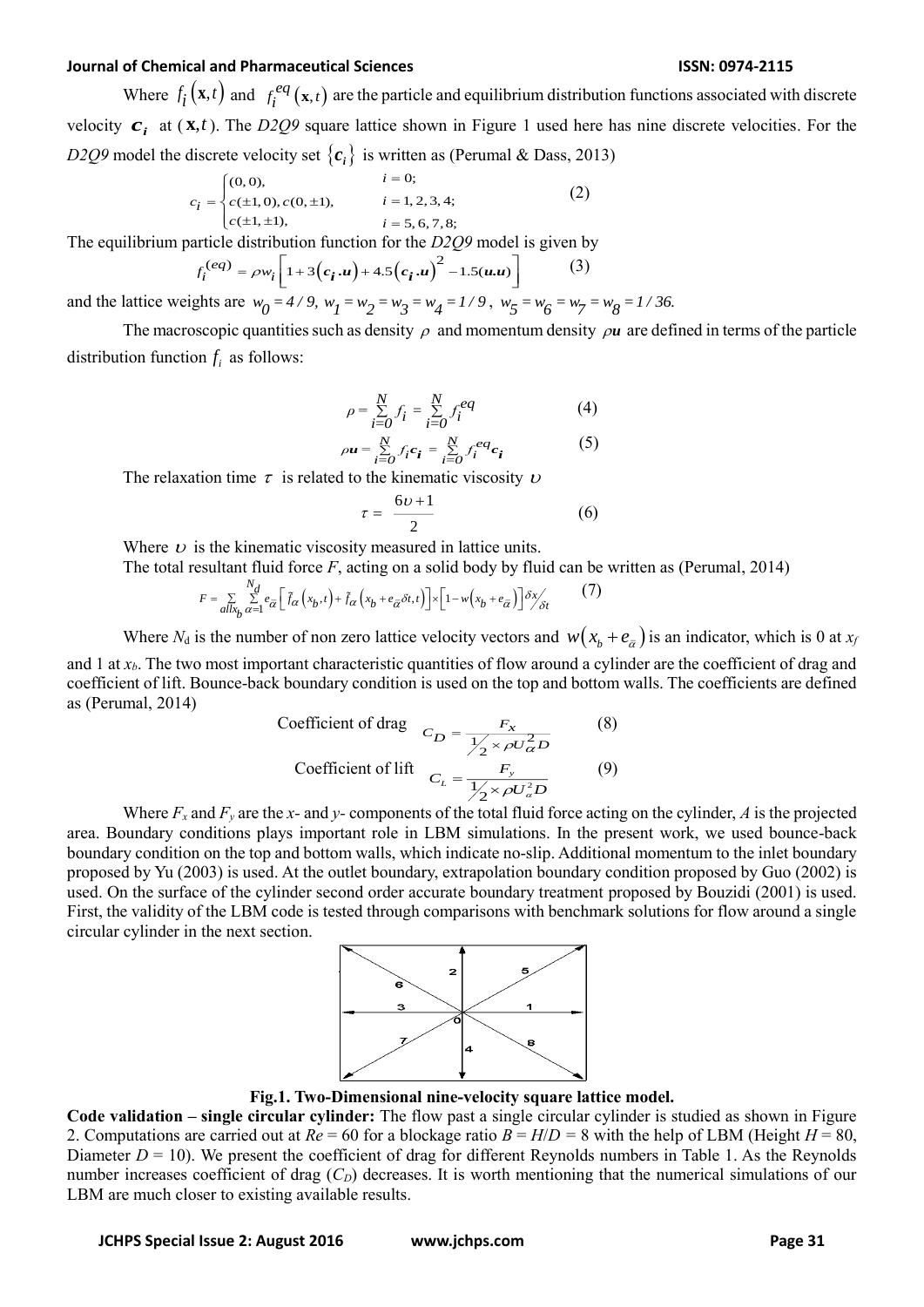

**Fig.2. Schematic diagram of the flow past a circular cylinder. Table.1. Coefficent of Drag (***CD***) for different circular cylinder steady-flow Reynolds numbers.**

| <b>Authors</b>                | $Re=10$                  |      | $Re=20$ $Re=30$ | $Re=40$ |
|-------------------------------|--------------------------|------|-----------------|---------|
| Fornberg (1980)               | $\overline{\phantom{0}}$ | 2.00 |                 | l .50   |
| Calhoun $(2002)$              | $\blacksquare$           | 2 19 |                 | -62     |
| Single cylinder - LBM present |                          |      |                 | .50     |

**Two circular cylinders – Tandem:** In order to study the proximity effect on vortex shedding, simulations done for the case of two circular cylinders of same diameter in tandem configuration. First, the low Reynolds number range from 20 to 100 is considered. In the present tandem configuration 500×80 lattice size is used. This lattice size has been finalized after conducting grid independence study. It is known that, the use of high dense lattice size leads to exponential increase in computational time. It is known that, when the central distance of the circular cylinders is small, the fluid flow among two cylinders remains steady and laminar, while in the second circular cylinder wake is unsteady. It is seen that, central gap of the circular cylinders increases, the wake of the second cylinder changes from unsteady to steady gradually. Therefore, the distance among the two cylinders is chosen as a moderate value of 3D. Figure 3-5 shows the vorticity contours for low Reynolds number *Re* = 20, 40 and 60 respectively. It is observed that the secondary circular cylinder does not allow the vortex of the primary circular cylinder to develop. From the figures, it is seen that in tandem arrangement, the flow is symmetric and uniform in the primary cylinder and the pattern is similar to the case of single circular cylinder.









**Fig.4. Vorticity contours of tandem arrangement at** *Re* **= 40.**

**Fig.5. Vorticity contours of tandem arrangement at** *Re* **= 60.**





**JCHPS Special Issue 2: August 2016 www.jchps.com Page 32** Figure 6 shows the time dependent lift coefficients  $C_L$  at different Reynolds numbers such as  $Re = 20, 40$ and 60 respectively. In the present work, special focus is paid to the impact of the distance among the cylinders. Therefore, moderate Reynolds number of *Re* = 100 is chosen. The gap between the centres of the cylinders, which have the same diameter, is chosen in range of 1.5D to 4.0D. Figure 7-10 shows the vorticity contours at  $Re = 100$  for spacing between circular cylinders 1.5D, 2.0D, 3.0D and 4.0D. It is observed that at *Re* = 100, the secondary cylinder does not allow the vortex of the primary cylinder to develop. It is also seen that, vortices shed only from the secondary cylinder. From the Figures 7-10, one can see that the circular cylinders act as a single body, with only one vortex wake forming behind the secondary cylinder. The separating shear layer from the primary cylinders involves the secondary body. The interaction between these shear layers takes place only in the base region of the secondary cylinder, with a consequent vortex formation and shedding occurring behind this body. Figure 11-14 depicts the instantaneous streamline patterns for a gap of 1.5D, 2.0D, 3.0D and 4.0D at *Re* = 100. Alternate eddies are formed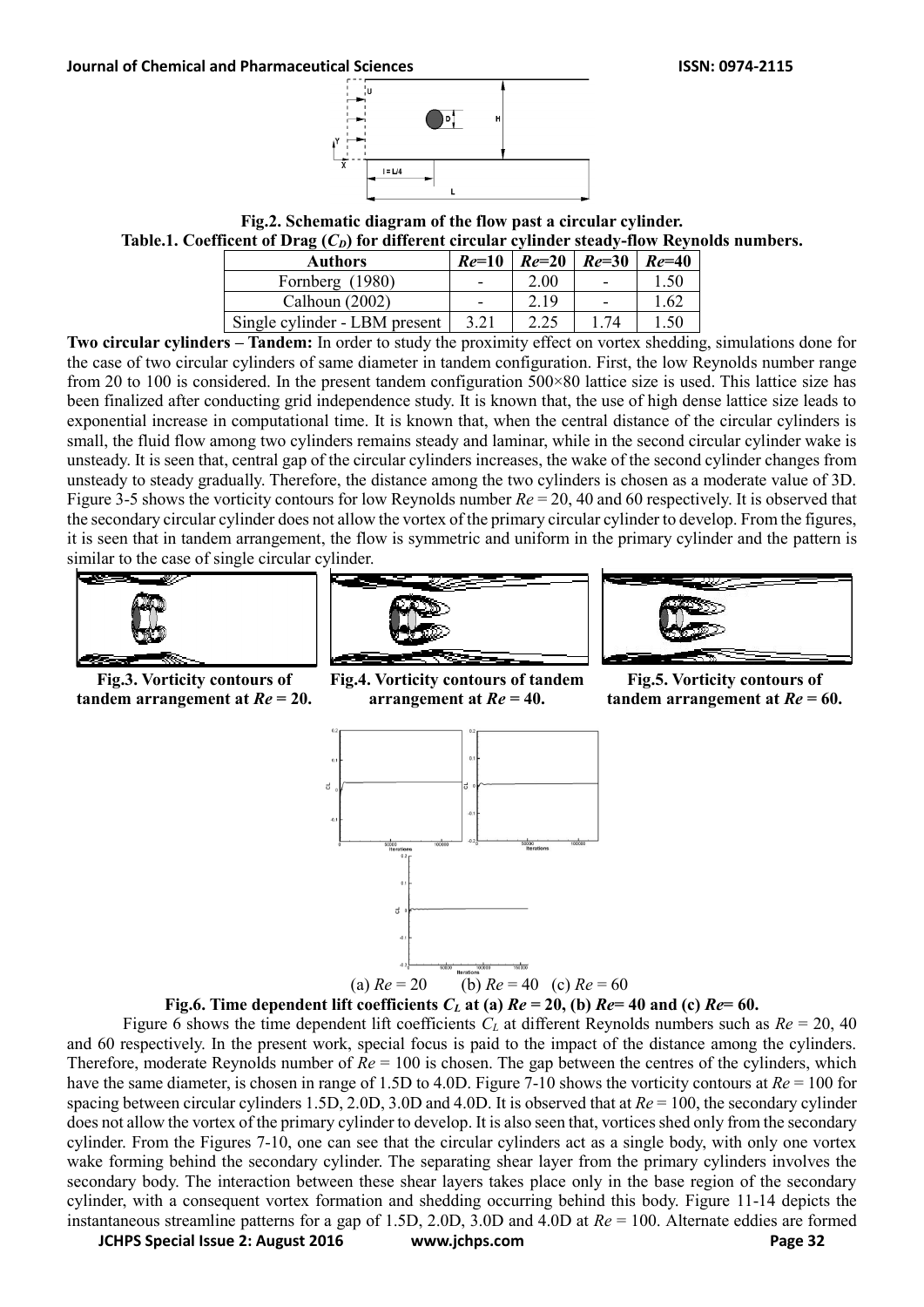## **Journal of Chemical and Pharmaceutical Sciences ISSN: 0974-2115**

in between the cylinders and in the endside of the secondary cylinder. The size of the eddy in between the cylinder is smaller when compared to the endside of the secondary cylinder. Frequency of vortex shedding is found to decrease with the introduction of secondary cylinder in any side of the primary cylinder.



**Fig.15. Time dependent lift coefficients at** *Re* **= 100 on a lattice size of 500×80.**

From Figure 11 and 12, it is observed that the wake of primary cylinder is seen to reattach to secondary cylinder. A symmetrical and uniform flow pattern is seen between the two circular cylinders. The analysis of time dependent lift coefficients for the cases of distances 1.5D, 2.0D, 3.0D and 4.0D at *Re* = 100 is shown in Figure 15. Though results are not presented in this section, we have observed that the presented results are agrees well with other researchers (Sharman, 2001; Calhoun, 2002).

**Two circular cylinders – Side by Side:** Next to study the proximity effect on vortex dynamics, simulations done for the case of two cylinders of same diameter in side-by-side arrangement. Both the cylinders are chosen as same diameter. The Reynolds number range from 30 to 100 is considered. The 500×80 lattice size is used for the side-byside configuration. Figure 16-18 shows the vorticity contours for low Reynolds number *Re* = 30, 50 and 100 respectively. From the figures it is observed that the side-by-side circular cylinder results are completely different from tandem arrangement. Both the cylinders create vortex shedding. At low Reynolds numbers the flow is uniform and symmetric for both the top and bottom wall cylinders. As the Reynolds number increases it is seen that the effect of vortex shedding more on the bottom wall cylinder. Figure 19-21 depict the instantaneous streamline patterns for different Reynolds numbers 30, 50 and 100 respectively. At low Reynolds number the flow is symmetric with respect to centre line of the channel. It is observed that, there is repulsive force acting on the side-by-side cylinders. A pressure drop also occurs as the fluid flows through the gap of cylinders. It is seen that, the effect of upstream and downstream results of side-by-side arrangement of circular cylinders is different from tandem arrangements.



**Fig.16. Vorticity contours of two circular cylinders at** *Re* **= 30.**



**Fig.17. Vorticity contours of two circular cylinders at** *Re* **= 50.**



**Fig.18. Vorticity contours of two circular cylinders at** *Re* **=100**